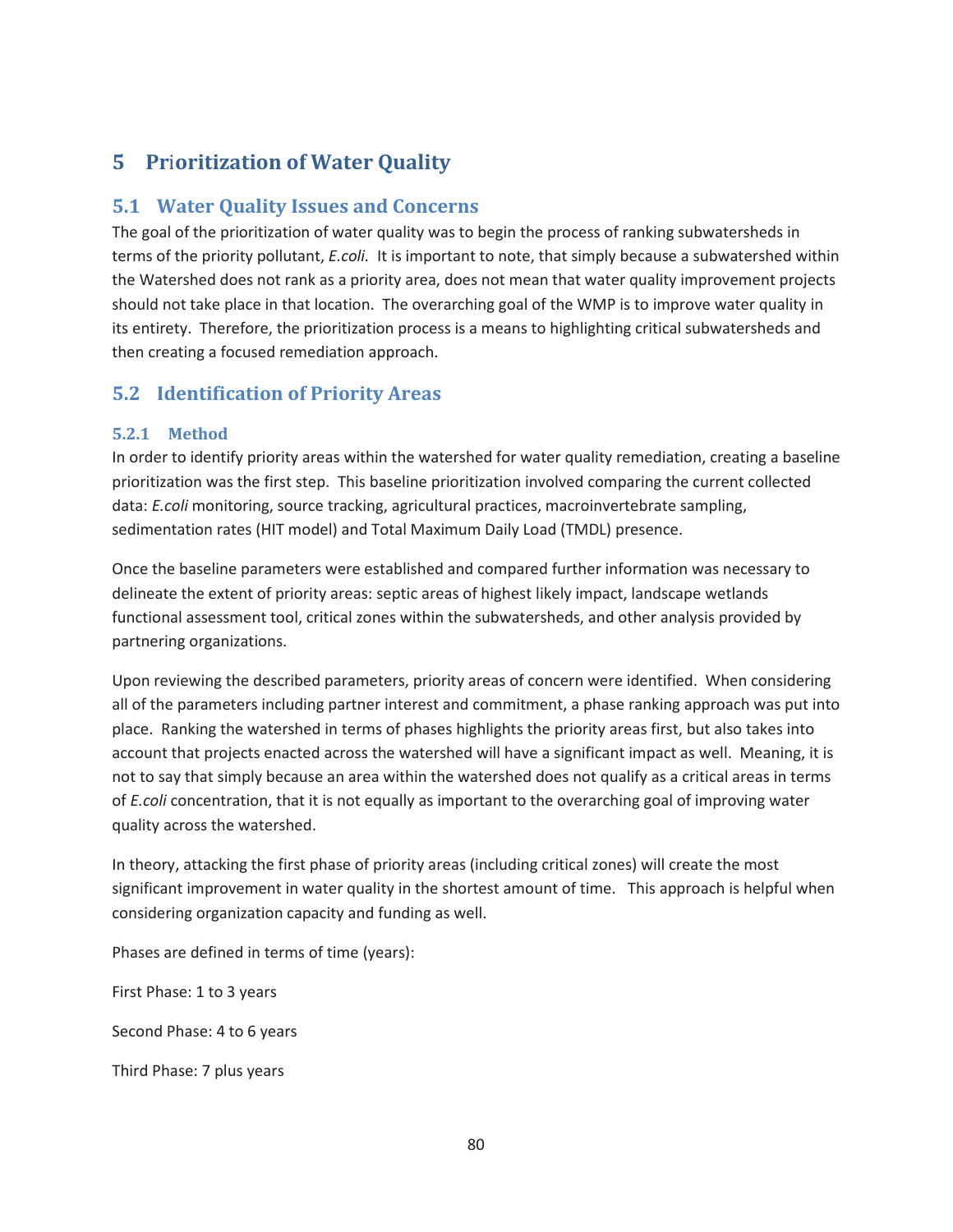Critical zones have been established within Columbia Creek, Skinner-Extension Drain and Silver Creek subwatersheds to further prioritize implementation. In the future, *E.coli* data collection will allow for the creation of critical zones based on monitoring in the remaining subwatersheds.

Again, it is important to keep in mind that this is not a set-in-stone approach. The following factors may change over time: environmental conditions, partner interest and capacity, stakeholder willingness to adopt water quality improvement practices and funding availability.

### **5.2.2 Ranking**

Ranking subwatersheds within a watershed in regards to water quality issues and concerns is not an easy task. A baseline criterion was addressed within each phase. This was based upon the following logic, within each phase, which parameters are of the highest importance when evaluating each subwatershed against one another.

To address the requirement of ranking subwatersheds the following criteria were used:

- x First Phase: **Green** 
	- o Defining Parameters
		- *E.coli* TMDL
		- **High** *E.coli* concentrations (exceeding WQS)
		- Source tracking presence (all or a combination of): Equine, Bovine and Human
		- Nine critical zones have been identified
- x Second Phase: **Purple** 
	- o Defining Parameters
		- High livestock density  $(≥ 12/sq. mi.)$
		- Septic Areas of Highest Likely Impact (HLI)  $(≥ 20)$
		- **HIT Model Sedimentation Results**
- x Third Phase: **Orange** 
	- o Defining Parameters
		- **D** Other Analysis
		- **Absence of TMDL**
		- Identifying gaps in data
- x *Carrier Creek: Red*

Carrier Creek currently has a TMDL for Biota. The purpose of the TMDL was to identify an appropriate reduction in sediment loading from existing sources. After the publication of the TMDL (2002) a large scale restoration project was completed to address the issue of sediment loading. Currently there is debate as to the effectiveness of the restoration project. Also, MDEQ has drafted a TMDL for Dissolved Oxygen that would impact portions of Carrier Creek once finalized with EPA. It was determined to highlight Carrier Creek as a special case within the Watershed, therefore, not including it in the ranking process, rather as a stand-alone area.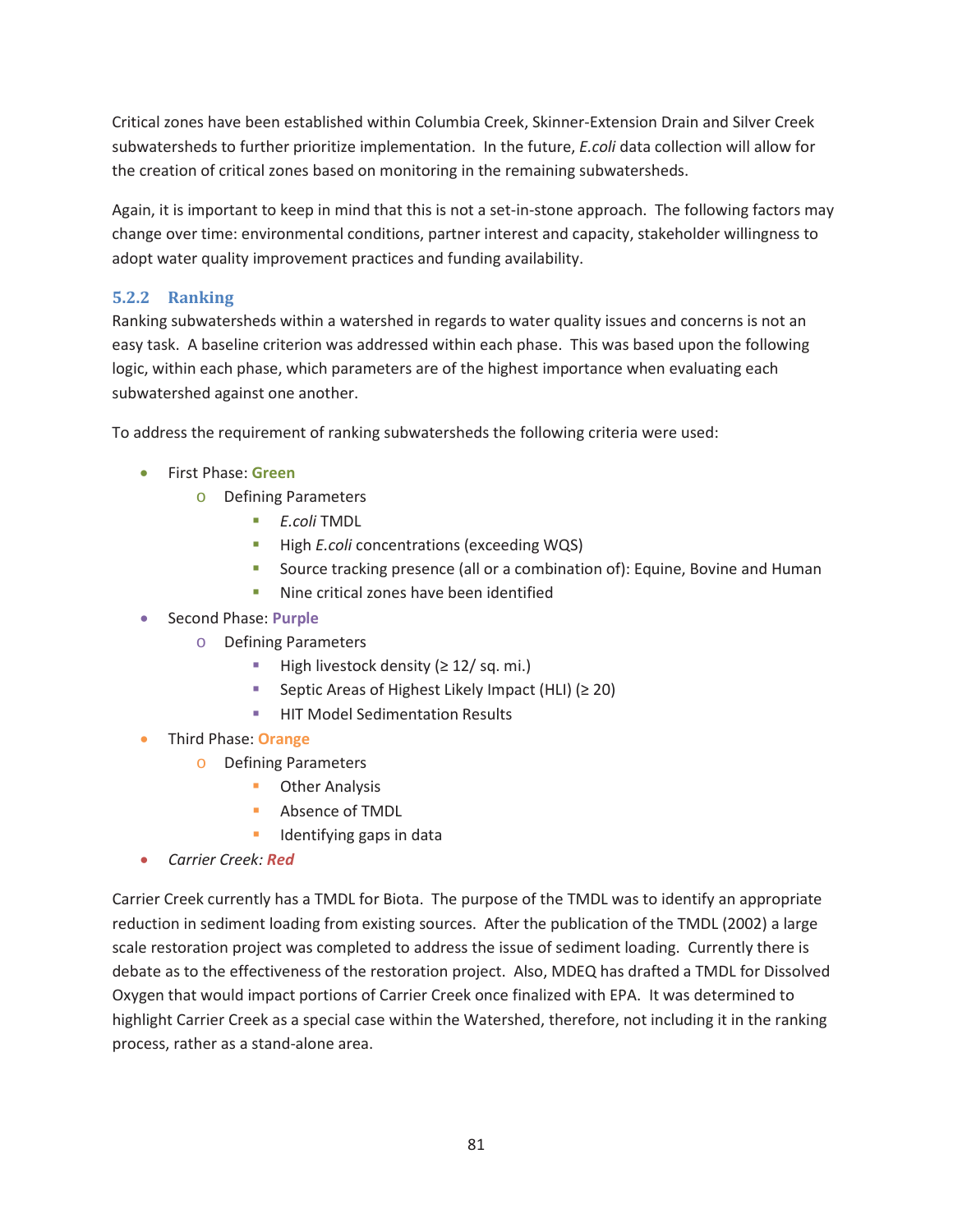#### *Wetlands Tool*

The LLWFA tool was used to determine potential priority areas for wetland restoration and/or protection. Priority areas were determined by using the following functions: flood water storage, sediment, pathogen restoration (which also takes into account nutrients), and juxtaposition to current/existing wetlands, drains, riparian corridors, and streams. It is important to note that all potential areas identified need to be ground-truthed to determine if the data provided by the tool is up to date and accurate. The goal of using the tool is to identify potential areas to provide a starting point for investigating wetland restoration and/or protection, partner projects, information/education mailings, further septic investigation and livestock and manure management. The wetlands tool plays a role in the ranking process; once the subwatersheds were prioritized, the tool was used to identify areas within each subwatershed.

#### *Other Analysis*

Other analysis was primarily provided by county drain commission offices and health departments. Both organizations routinely have staff in the field, observing on the ground conditions and their feedback is another source of information, especially as it relates to failing on-site septics and pinpointing areas with higher rates of failure than others.

Other analysis also includes the results of the Watershed macroinvertebrate sampling.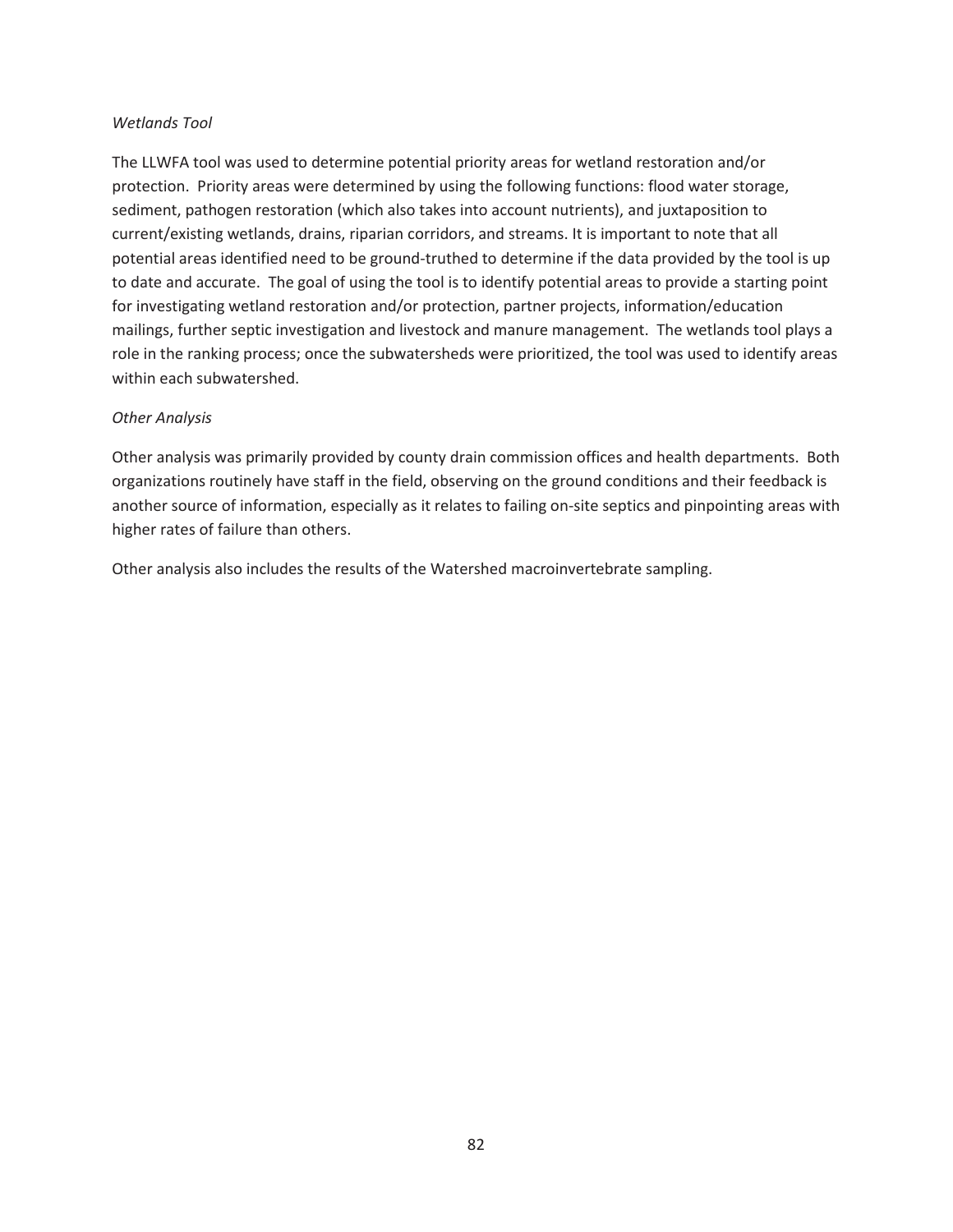| ו-מיראמ<br>ċ<br>í<br>$\frac{1}{\zeta}$<br>ï            |  |
|--------------------------------------------------------|--|
| Ranking<br>١.<br>$\frac{1}{2}$<br>2<br>alar<br>니<br>어드 |  |

| Subwatershed | <b>TMDL</b> | <b>Results</b><br>E. coli | Presence<br><b>BST</b>            | Septic<br><b>Areas</b><br>Of HLI | Livestock<br>Density<br>(H/sq.<br>min | Practices<br>Tillage                     | (tons/ac/yr)<br>Sediment | Wetlands<br><b>Tool</b> | <b>Other Analysis</b>                                  | Critical<br><b>Zones</b> |
|--------------|-------------|---------------------------|-----------------------------------|----------------------------------|---------------------------------------|------------------------------------------|--------------------------|-------------------------|--------------------------------------------------------|--------------------------|
|              |             | Exceeding                 | Equine-2,<br>Bovine-2,<br>Human-1 | 56                               | 12.1                                  | NT-35%,<br>27.5%,<br>37.5%<br>Ś<br>$RT-$ | 090                      | 4                       | Poor-1                                                 | $\overline{\phantom{0}}$ |
|              | $\times$    | Exceeding                 | Equine-6,<br>Human-0<br>Bovine-6, | 116                              | 5.175                                 | NT-35%,<br>RT-0%,<br>52.5%<br>Ġ          | .053                     | $\circ$                 | Fair-4, Good-2                                         | 6                        |
|              | $\times$    | Exceeding                 | Equine-2,<br>Bovine-2,<br>Human-1 | 64                               | 0.38                                  | NT-50%,<br>$CT - 50%$<br>RT-0%,          | .027                     | 4                       | Fair-2                                                 | $\mathbf{\Omega}$        |
|              |             | no data                   | no data                           | 23                               | 20.77                                 | NT-50%,<br>RT-30%,<br>CT-20%             | .086                     | S                       | Suggest high risk for<br>Good-2<br>E.coli              | TBD                      |
|              |             | no data                   | no data                           | 66                               | 17.1                                  | NT-25%,<br>12.5%,<br>62.5%<br>Ś<br>$RT-$ | .077                     | 4                       | Suggest high risk for<br>Fair-2<br>E.coli              | TBD                      |
|              |             | no data                   | no data                           | $\overline{81}$                  | 12.92                                 | NT-25%,<br>$CT - 70%$<br>RT-5%,          | .059                     | 6                       | Suggest high risk for<br>Good-1, Excellent-1<br>E.coli | TBD                      |

83